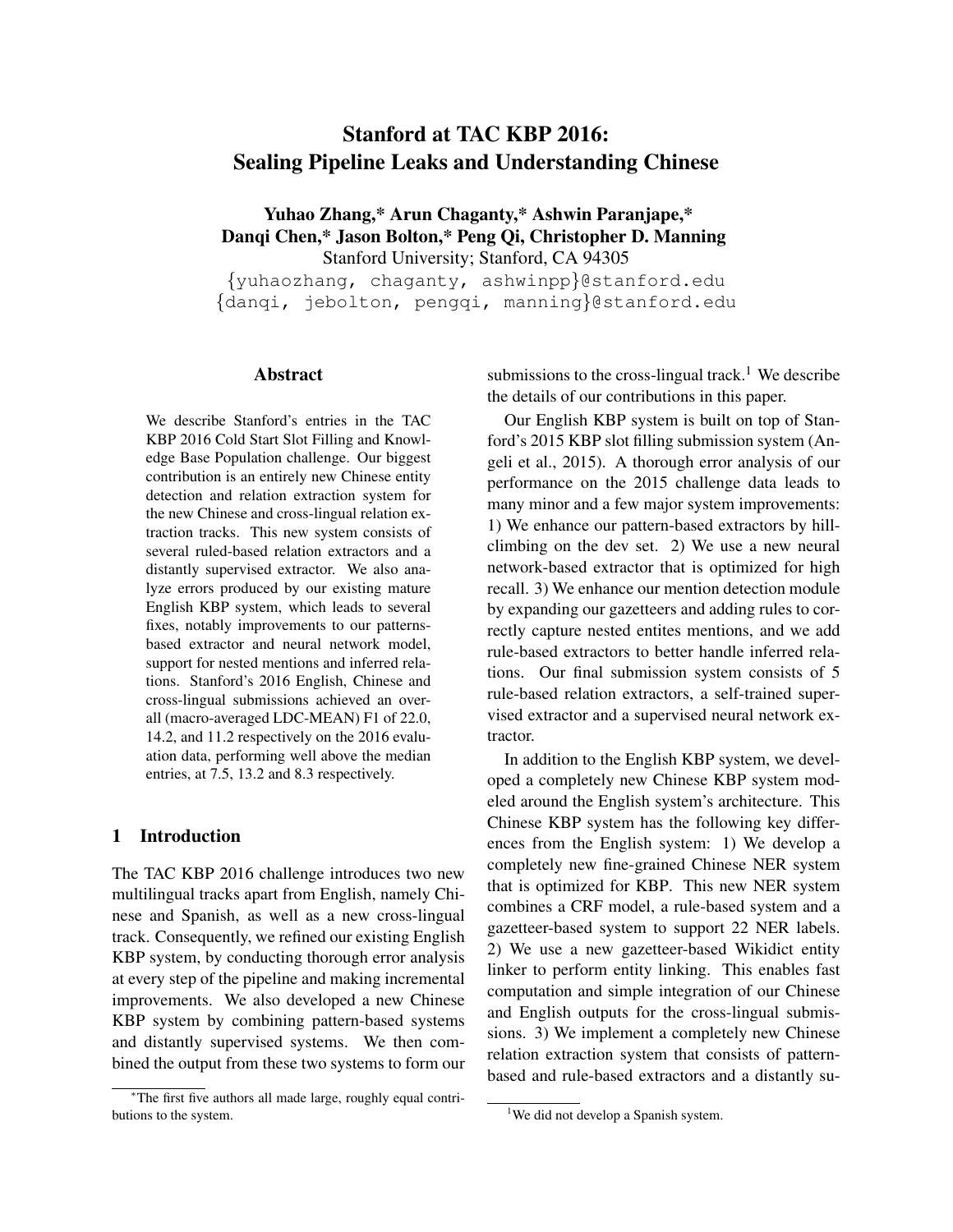pervised extractor. These new systems work together to form our final submissions to the Chinese tracks.

Below, we first introduce the overall pipeline and infrastructure of our KBP systems in Section 2. Then we provide detailed descriptions of our multilingual systems: in Section 3 for our English system and Section 4 for our Chinese system. We present the development results and the official evaluation scores of our submissions in Section 5, and finally we analyze our results and point to future directions in Section 6.

### 2 System Architecture

The architecture of Stanford's 2016 KBP system is largely the same as Stanford's 2015 system, and is described in detail in Angeli et al. (2015).

In earlier years, our slot filling systems used pipelines starting with an information retrieval (IR) component, which takes the query entities and returns relevant textual mentions and corresponding sentences from the corpus. Then these returned mentions and sentences were passed into downstream relation extractors for further processing. While this architecture has the advantages of being lightweight and saving a lot of computation in the preprocessing phase, it suffers from some critical drawbacks: 1) A fair amount of recall is lost at the beginning of the pipeline, due to the limitations of the IR system. 2) Probing the corpus becomes difficult, as the majority of the corpus remains unprocessed. 3) In order to retrieve multiple candidate mentions in a document, the IR system must be run for multiple iterations.

In this context, from last year, we have started to build our KBP system around a relational database, taking inspiration from Angeli et al. (2014b). During development, we store all processed documents from the corpus and intermediate data in the database. As most in-database operations are highly optimized and done in-memory, this architecture offers us a lot of benefits. 1) Since the preprocessing component is completely independent from the query entities, we can now annotate all text from the corpus and make use of all potential candidate mentions. 2) Evaluation now becomes optimized database queries instead of full relation extraction



Figure 1: The Stanford KBP system pipeline. The input to the pipeline is a collection of documents, and the output of the pipeline are relation triples stored in database.

cycles, which enables us to do fast iteration on our algorithms. 3) SQL is a powerful data manipulation language that allows us to calculate data statistics and perform system diagnosis quickly.

At the core of this database-centered architecture are two relational tables: sentence, which contains textual information about sentences and supporting annotations (e.g., part-of-speech tagging sequences, dependency parsing, etc.), and mention, which contains textual information about entity mentions and supporting information of them (e.g., NER tags, provenances, canonical links, etc.). We now describe how the system makes use of this architecture to pipeline different components to produce final output.

## 2.1 System Pipeline

Our full system pipeline is pictured in Figure 1. The input to this pipeline is the original full-text TAC KBP corpus. This corpus is directly fed into an annotation component, where a series of Stanford CoreNLP (Manning et al., 2014) annotators, including tokenizer, part-of-speech (POS) tagger and parsers, are run to generate structured annotations of the text. The output of this component is used to populate the sentence table as described above.

Subsequently, we run our named entity recognition (NER) and coreference resolution annotators to generate NER tags for each sentence and coreference graphs for each document. Then tokens with NER tags of interest are organized together to form entity mentions. For each extracted entity mention, we run an entity linker over it to generate a canonical entity link used to universally describe this entity. We then use the output of this entity detection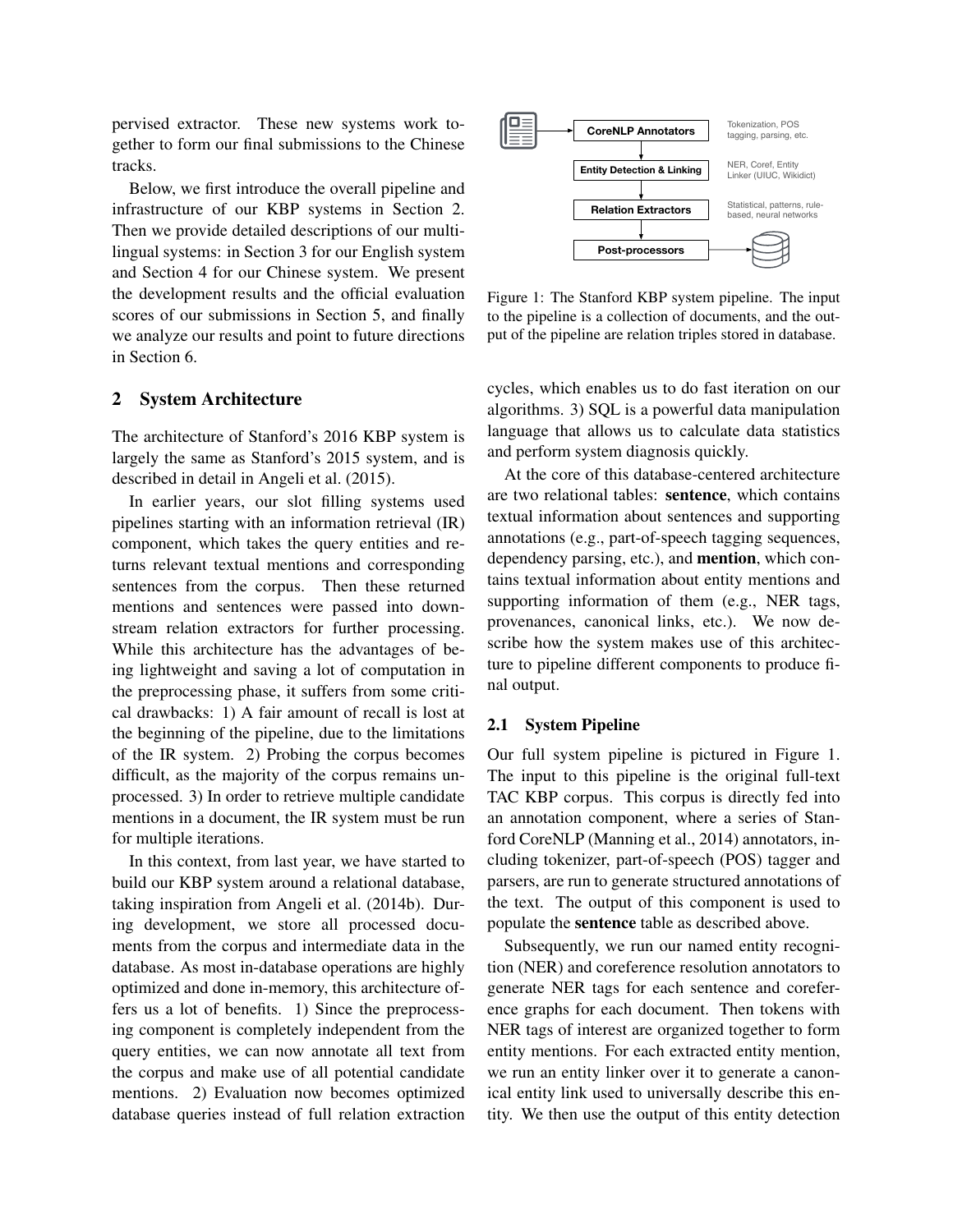and linking component to populate the mention table, where each mention entry is also connected to its corresponding sentence in the sentence table.

As we now have all the annotated information about mentions and their corresponding sentences, we then do simple database join operations on the mention table to form our pool of candidate mention pairs. Note that a candidate mention pair  $(m_1, m_2)$ is generated with the conditions that both  $m_1$  and  $m<sub>2</sub>$  are present in the mention table and that they must co-occur in the same sentence in the original corpus. Afterwards, each candidate mention pair is passed into our relation extractors. The output of the relation extractors are a group of scored triples  $(m_1, r, m_2)$ : p where r is either one of the forward relations as defined in the KBP slot descriptions, or a no relation predicate, and  $p$  is a score that measures how confident the extractor is about this prediction.

Output triples from the relation extractors are then fed into a series of postprocessors. These postprocessors mainly serve three purposes: 1) Inverse relations are generated from all forward relation predictions. 2) Results from different extractors are merged according to our model ensembling policies. 3) We implement some constraints in the postprocessors to filter out predictions that are obviously wrong according to real-world knowledge, and predictions that contradict with others. A more detailed description of this component is presented in Angeli et al. (2014a). While the relation extractors are core to the entire system, this postprocessor component is also crucial, as it removes some of the salient errors inevitably generated by the upstream extractors to make sure our system has reasonable precision.

#### 2.2 Supporting Infrastructure

We support the pipeline described above with distributed databases, specifically Greenplum DB, set up on two 20-core machines. Doing rapid iterations over the entire pipeline requires intensive large-scale database queries, which greatly benefit from having large memories and fast disk IO speed. Therefore, we set up our machines with 786GB RAM augmented by a 1.2TB PCI-E solid state drive that has a read speed of approximately 2.6GB per second. During development we find this infrastructure setup to be crucial to our quick

system testing, problem diagnosis and parameter tuning.

We design both our English and Chinese KBP systems following the same architecture presented above, while the specific implementations of annotators, relation extractors and postprocessors are different across languages. We use separate database instances on different machines for different languages to enable fast development and evaluation.

# 3 English KBP System

Our English KBP system refines our 2015 system in many aspects. We summarize the implementation of this system and highlight some of the error analysisdriven improvements that we made.

#### 3.1 Data

We only use the TAC KBP 2015 slot filling evaluation queries and assessment files to validate and test our English system, mainly for two reasons: 1) TAC KBP 2015 is the first year to provide multiple entry points for each query entity, thus evaluating on this dataset can give us unbiased estimation of system performance. 2) We use a dataset constructed from previous years' KBP assessment files to train one of our relation extractors.

We divide the 2015 query entities evenly into a dev set and an internal test set, containing 879 and 1104 mention-slot pairs respectively.<sup>2</sup>

#### 3.2 Relation Extractors

In total, we use 7 relation extractors that can be broadly divided into three categories.

Rule-based We have 5 rule-based extractors in total. The first set includes a *Semgrex* pattern system (Chambers et al., 2007) and a *TokensRegex* (Chang and Manning, 2014) pattern system. *Semgrex* patterns operate on the dependency graph of a sentence and trigger a relation prediction once a specific predefined dependency pattern is matched between two entities. In contrast, *TokensRegex* patterns search linearly for specific templates in the word, lemma, POS and NER sequence of a sentence. We reuse all patterns in our 2015 KBP system, and add a number

 $2$ The imbalance here is due to the different number of mention-slot pairs for each query entity.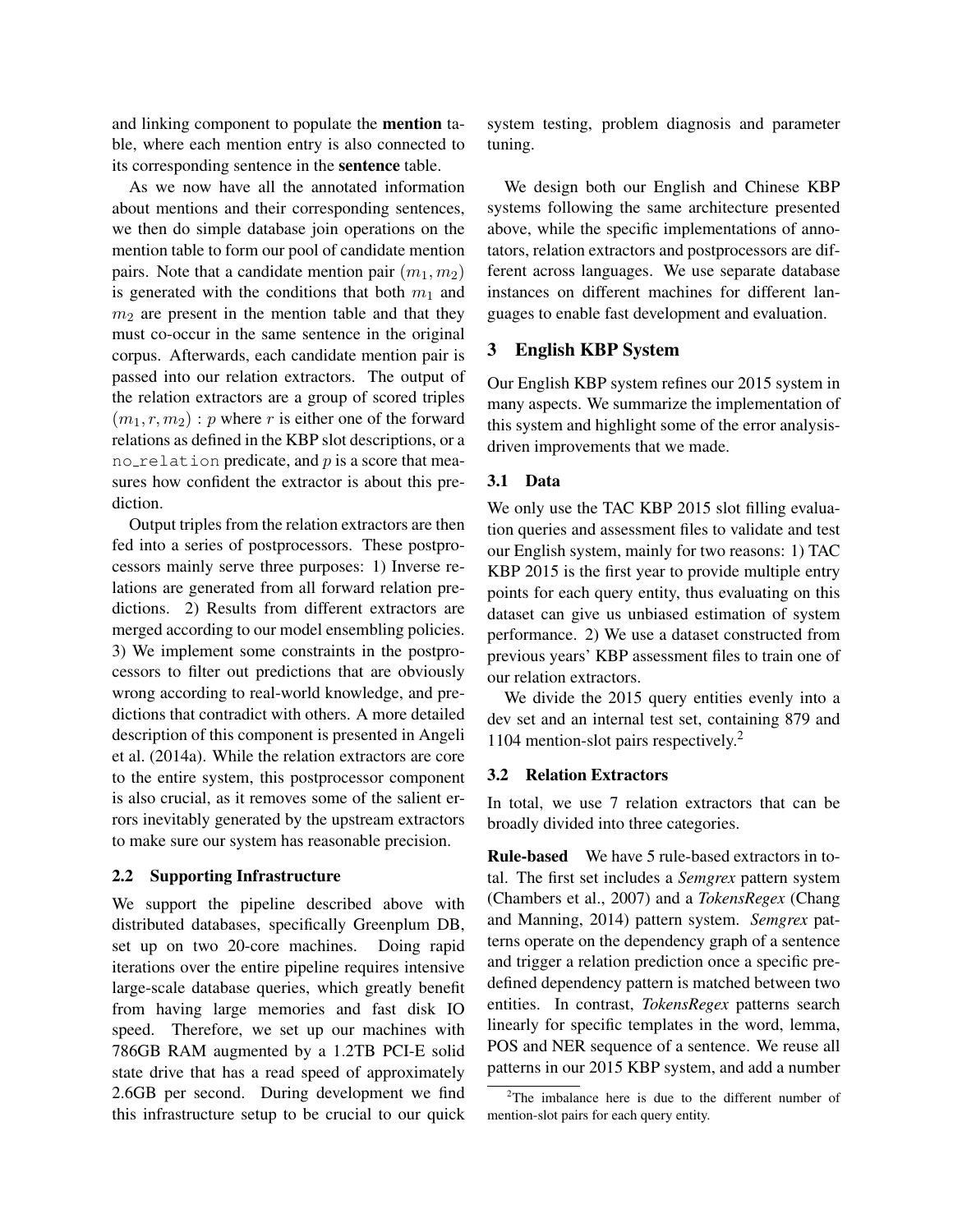of new patterns by hill-climbing on the 2015 dev set. The output of the two pattern extractors is expected to be fairly precise.

Next we have three relation-specific rule-based extractors: *altnames*, *websites* and *gpe-mentions*. *altnames* is an extractor that infers alternate names of organizations and people from coreference chains of a document, and *websites* compares the edit distance between an organization name and an URL to give high-precision predictions of the org:website relation. They are described in more detail in Angeli et al. (2015). We explain the *gpe-mentions* extractor in Section 3.3.

Self-trained Supervised We reuse the same selftrained supervised extractor as in our last year's submission system (Angeli et al., 2015). In summary, at the core of this system is a traditional logistic regression-based classifier (LR) with manuallycrafted features and a Long Short Term Memory network (LSTM) classifier. We first run the union of our patterns extractors and an Open IE system on the entire corpus. Since these systems are both of high precision, we collect their positive output predictions to form a training dataset. We add this "bootstrapped" training set along with a set of "presumed negative" examples into a pre-collected supervised training set, and use this entire dataset to train the two core classifiers above (LR and LSTM). We then take this output as the new training dataset, and repeat this process for another iteration. In this way, we train our statistical models with output from our own classifiers. We also apply other tricks to avoid class skew and overfitting as described in Angeli et al. (2015).

Neural Network-based Our neural networkbased extractor makes use of a Conv-LSTM architecture that combines convolutional layers with an LSTM layer, as pictured in Figure 2. This Conv-LSTM model takes the original sentence as input, and generates embedding vectors for each word through a lookup layer. Then the embedding vector sequence is fed into a convolutional module consisting of three width-3 convolutional layers of 64, 128, and 256 dimension feature maps respectively, a width-2 max-pooling layer, and a width-1 convolutional layer of 128 feature maps. We use ReLU as the nonlinearity function for all convolutional lay-



Figure 2: The architecture of the Conv-LSTM neural network relation extractor. Inputs are raw word sequences with entity indicators inserted, while output is the probability distribution over all possible labels for the corresponding subject-object pairs.

ers. Then output representations from the convolutional component are sequentially fed into an LSTM network. Finally a max-over-time pooling operation is performed over all LSTM hidden states to generate the final sentence representation, which is then passed into the softmax layer for the final prediction. Empirically we find this Conv-LSTM architecture to work better than a simple LSTM model in the KBP setup. Our intuition is that the convolutional operations capture phrasal information that is crucial to the classification of the relation but is not directly captured by the LSTM model.

Our neural network model is trained on a fully supervised dataset that is constructed from previous years' KBP slot filling assessment files and is labelled by online crowd sourcing. We plan to make this dataset publicly available soon.

## 3.3 Error Analysis-driven Improvements

The independence of different components and the infrastructure built around use of a relational database enables us to do detailed analysis at every step of the pipeline. We find this analysis to be very helpful at understanding the  $F_1$  score loss at each component, which drives us to make some key improvements in this year's system. In practice, we also monitor the effect on the final evaluation met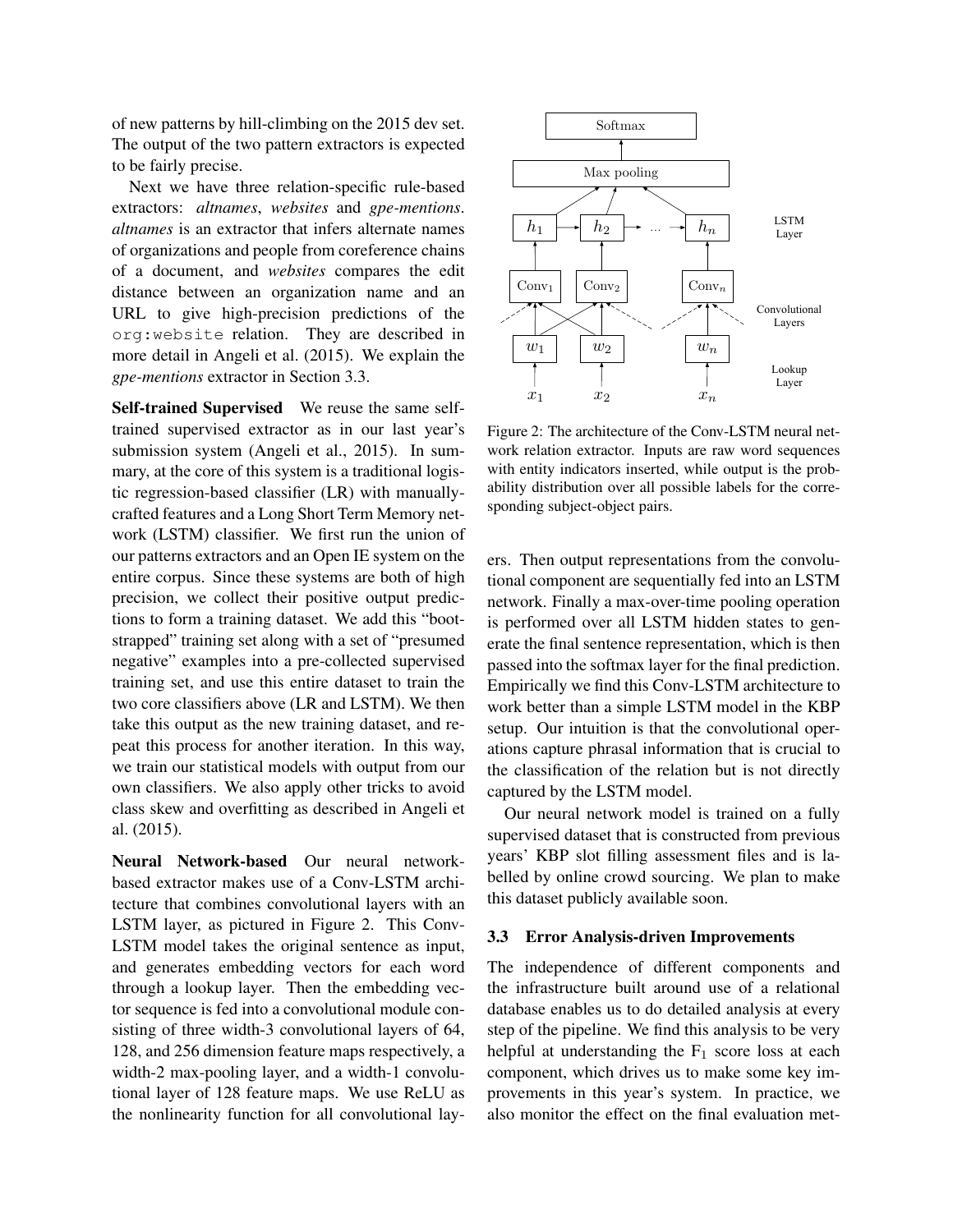rics, calculated over the development test set.

Improved Fine-grained NER Our analysis shows that the system is missing coverage of many job title and GPE mentions: The recall loss is 1.5% from incomplete job title coverage alone. Therefore, we made three improvements accordingly: 1) We wrote rules to capture nested job title mentions and added them into our gazetteers. For example, previously our system is only able to extract "*Officer*" as a job title when "*Chief Executive Officer*" was present in the sentence. We now extract both of them as entity mentions. 2) We further expand our gazetteers with all known job titles from previous years' KBP assessment files. 3) We add hyphenated location expressions, such as "*Seattle-born*" or "*London-headquartered*", that were previously missing from our systems. As it turns out, this improvement on the NER component alone can offer us about a  $1.2 \text{ F}_1$  score boost on our hop-0 dev set queries.

Capture of Hierarchical Mentions Here we define "hierarchical mentions" as GPE mentions within an organization mention. For example, "*Texas*" in "*University of Texas, Austin*" is a GPE mention nested in an organization mention. We extract all mentions of this type by having a special gazetteer for GPEs and looking for GPE mentions within all organization mentions during the annotation phase. Then we implement a special rule-based *gpe-mentions* extrator that handles relations relevant to these entities. This extractor offers us about 1.3  $F_1$  score boost on the dev set.

Inferred GPE Relations One key drawback in our general pipeline is that extraction is only done at the sentence level, $3$  and each mention pair will only be examined by our extractor once. As a result, if a third relation can only be inferred from two relation predictions, it will not be captured by any of our previous extractors. An example here is that in the sentence "*despite efforts by Nashville Mayor Karl Dean and the leaders of other Tennessee cities to derail the legislation*", if our system correctly predicts that "*Karl Dean*" is a resident of "*Nashville*" and we know from world knowledge that "*Nashville*" is a city in "*Tennessee*", we can infer that "*Karl Dean*" is also a resident of "*Tennessee*". An obvious danger of this type of inference is that it can easily bring up our total number of predictions and potentially harm our precision. Therefore, we only apply this inference to GPE-relevant relations where we believe the inference can be made fairly accurately through the incorporation of geographical knowledge.

## 3.4 Model Ensembling

Model ensembling in our system is done by training an SVM classifier over multiple relation extractors as described in Section 3.2. The classifier takes as input a positive predicted relation produced by at least one of the extractors, and outputs a binary label of whether to keep this relation or not. The features we use fall into five categories:

- 1. An integer represents the count of the extractors that generates this prediction.
- 2. A one-hot vector that encodes the relation type.
- 3. A binary vector that encodes the systems that produce this candidate relation.
- 4. A one-hot vector that encodes the relationsystem pair.
- 5. A vector that has scores at each index representing the confidence score corresponds to that relation-system pair. If a specific index corresponds to a different relation or a system that does not predict this candidate relation, that index will have a score of 0.

For the training objective we experimented with  $F_1$  score, precision at K score (P@K), recall at K score (R@K) and Area Under the ROC Curve (AUC). We find that model ensembling with  $R@K$ as objective produces the highest final  $F_1$  score on our dev set, and also performs better than simply taking the union of all the predictions.

# 4 Chinese KBP System

In addition to an English KBP system, for the 2016 challenge we developed from scratch a Chinese KBP system. Although the two systems largely share the same architectural design, the implementation of the Chinese system is largely limited by the scarcity of available datasets.

<sup>&</sup>lt;sup>3</sup>The use of coreference resolution systems in our pipeline introduces "cross-sentence" interactions that partially mitigate this restriction.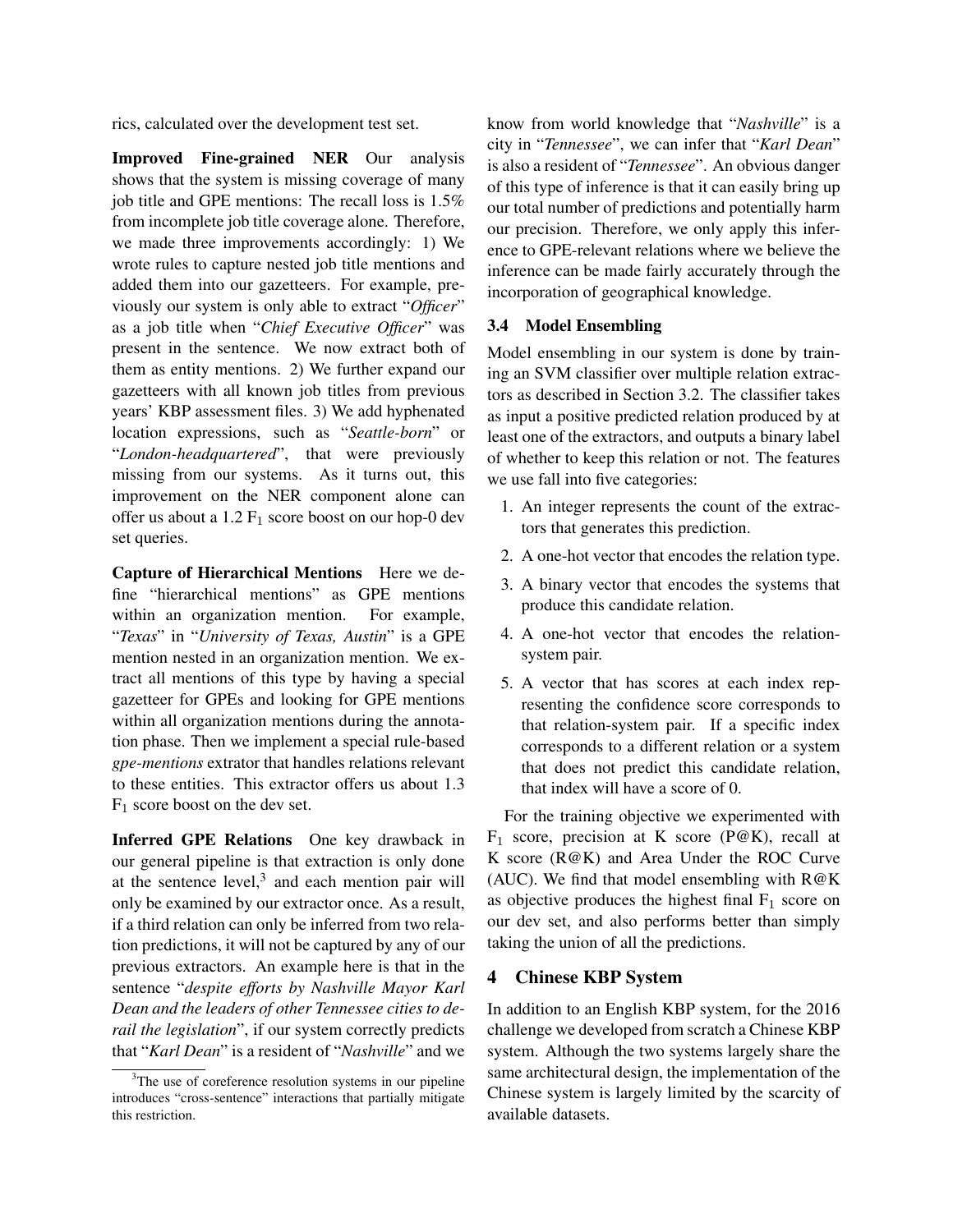## 4.1 Data

During development we use the TAC KBP 2014 Chinese Pilot Regular Slot Filling task evaluation queries and assessment results to evaluate our system. This dataset contains 103 Chinese query entities. Therefore, we sample 50 entities as the dev set, and use the remaining 53 entities as the internal test set to avoid overfitting.

It is worth noting that the dataset described above has a different structure compared to the 2016 official evaluation. Specifically, in the regular slot filling task, no specific hop-0 and hop-1 slot will be provided at the evaluation time. Instead a system needs to extract all 41 slots for a given query entity. Therefore, during development time we are equivalently evaluating our system only on hop-0 queries by definition.

#### 4.2 Improved Chinese NER System

As the original Stanford CRF-based Chinese NER tagger (Che et al., 2013) only supports 5 NER labels, we need to expand it to accommodate the KBP slot filling task. Our efforts can be categorized as follows:

Enhanced CRF-based NER We retrain our CRFbased NER tagger on the entire Chinese *OntoNotes 5* dataset. In addition, we empirically find that the resulting NER tagger does not generalize well to rare Chinese names (e.g., names of monks). Therefore, we apply a simple data augmentation trick by manually curating a list of 450 Chinese names and randomly replacing PERSON entities in a copy of the original dataset with names in this list. We then append this augmented dataset to the original training set and retrain the model. This simple trick gives over  $1 \mathrm{F}_1$  score boost on the dev set. The resulting CRF-based NER tagger supports 7 labels: PERSON, ORGANIZATION, LOCATION, GPE, FACILITY, DEMONYM and MISC.

Rule-based Numeric NER We also implement a rule-based NER tagger for numeric entities. This rule-based tagger examines the word and POS sequence of a sentence, and assigns labels to words deterministically. Thereafter, a numeric value normalizer is applied to all extracted numeric entities to normalize the original value into corresponding Arabic numerals, which are then used as canonical entity links. This rule-based tagger supports 6 labels: NUMBER, DATE, TIME, MONEY, PERCENT and ORDINAL.

Gazetteer-based Fine-grained NER Additionally, we curate a gazetteer of common Chinese entities and construct *TokensRegex* patterns (Chang and Manning, 2014) from this gazetteer to label entities. All entities in this gazetteer are originally crawled from the Web and manually filtered by one of the authors. This gazetteer-based tagger adds another 9 NER labels into our system: COUNTRY, CITY, STATE OR PROVINCE, TITLE, NATIONALITY, IDEOLOGY, RELIGION, CRIMINAL CHARGE and CAUSE OF DEATH.

## 4.3 Chinese Entity Linking

Unlike the English system, we apply a gazetteerbased entity linker in our Chinese system. Specifically, we use *Wikidict* as introduced in Spitkovsky and Chang (2012). We observe the original *Wikidict* contains noisy entries, therefore we apply heuristic rules to clean up and expand it. This results in the entire gazetteer having around 4.2 million entries. Moreover, a desirable property of *Wikidict* is that it uses English Wikipedia page URLs as canonical entity links. This largely enables us to naively merge the output from English and Chinese system and submit to the cross-lingual track.

### 4.4 Relation Extractors

The lack of a clean supervised dataset limited our use of statistical models during the development of Chinese relation extractors. Therefore we follow the following steps: We start with implementing a distantly supervised extractor optimized for recall. Next we add pattern-based extractors that achieve high precision, as well as compensate for missing relations in the distantly supervised training data. Finally, we implement several other relation-specific ruled-based extractors by hill-climbing on the dev set. We present detailed information of each extractor here:

Patterns The development of Chinese *TokensRegex* and *Semgrex* patterns is largely the same as in the English system. We manually add patterns to the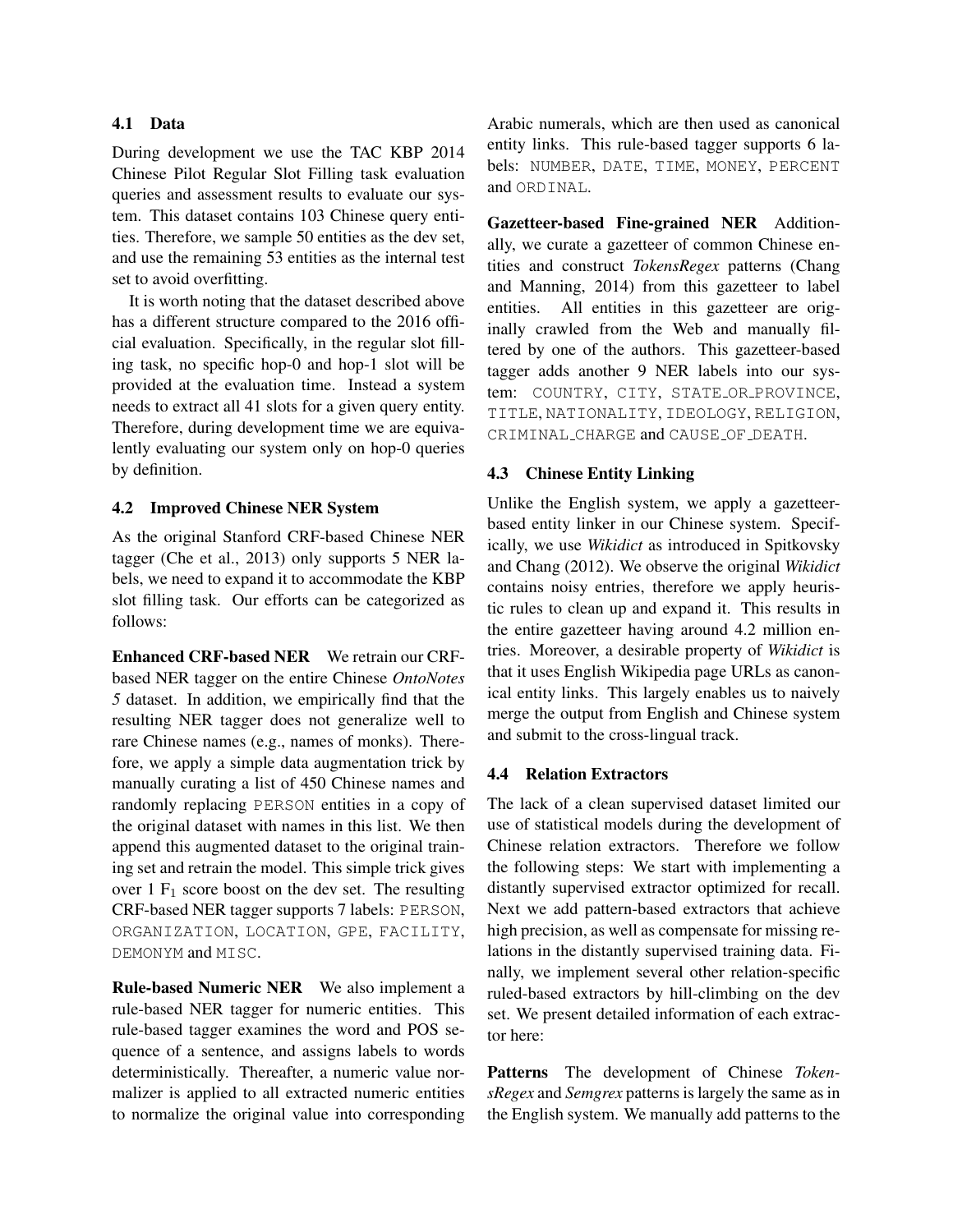extractors that boost the dev set scores, while monitoring the test set scores to avoid overfitting. The final extractors contain 166 *TokensRegex* patterns and 470 *Semgrex* patterns respectively. This development expended approximately 30 person-hours of work writing patterns over the course of one week. It is also worth noting that we have implemented a new Chinese Universal Dependency (Nivre et al., 2016) converter and empirically find that *Semgrex* patterns on this Universal Dependency scheme work better than the original Stanford Dependency scheme.<sup>4</sup>

Distantly Supervised Extractor We build our distantly supervised extractor based around the Mintz system as described in Mintz et al. (2009). In a distantly supervised extractor, training instances are generated by applying a knowledge base to a corpus and labelling each sentence that contains cooccurrence of relation pairs in the knowledge base as a positive instance for the corresponding relation type. In our system, we acquire a knowledge base by using a combination of Freebase relation tuples and relation tuples extracted from previous KBP assessment results. We apply deterministic heuristic rules to convert the Freebase relation types to the KBP slot types. Applying this knowledge base to the Chinese KBP corpus gives us about 530K positive examples for 34 out of the 41 slot types. To balance training data across relation types, we apply a hard threshold of 5K to limit the number of training examples used for each relation type. This finally gives us around 80K training examples in total. Note that unlike the standard setup, we do not use any negative training examples in our distantly supervised extractor, as we empirically find that gradually adding negative training examples will slightly increase precision but decreases recall substantially. We plan to gain a better understanding of this in our future KBP work.

Other Rule-based Extractors Additionally, we implement an *altnames* extractor and an *orgsubsidiaries* extractor. The Chinese *altnames* extractor performs inference over the coreference graph to extract per:alternate names and org:altername names relations. Our *orgsubsidiaries* extractor is based on a key observation that Chinese organization names are often structured in a clearly nested way. For example, in the case of the entity "中国作家协会河北分会", "中国作 家协会" is a parent organization of the former and is nested inside the entity. Therefore, the extractor starts with a training phase where it accumulates a gazetteer of possible organizations by going through all extracted organization entities in the corpus. Then during the extraction phase, it examines the surface string of each extracted organization entity, and if a previously seen entity appears as a substring and this substring satisfies a set of lexical constraints (e.g., the suffix falls inside a lexicon), the extractor generates an org:subsidiaries relation for the entity pair of this substring and its full string. We optimize these two rule-based extractors to boost recall while preserving the precision.

Model ensembling in the Chinese system is done by taking a union of predictions from all extractors and using a hard per-query prediction count cutoff to select the most confident predictions. To make sure that our system achieves a reasonable precision by having all predictions from our rule-based extractors included in the final output, we manually set the confidence scores of all rule-based extractor predictions to be the maximum value 1. We tune the value of the cutoff using the dev set.

In addition, when optimizing our system for the Slot Filling task, we add a *StringMatch* module at the annotation phase. This module is essentially a simplified version of an IR system. During annotation, this module "peeks" at the evaluation query entities, and searches for words or phrases that can match the surface form of the query entities and makes them mentions. The output of this module is then combined with the output from the original entity detection module to populate the Chinese mention table. This component is not applicable to the Cold Start Knowledge Base Population setting.

## 5 Results

We report dev scores of our systems, as well as the evaluation results on the official 2016 evaluation set. We focus on submissions to the slot filling tracks. For the official evaluation we mainly report on macro-averaged LDC-MEAN scores.

<sup>&</sup>lt;sup>4</sup>The new converter is made publicly available in the latest Stanford CoreNLP release.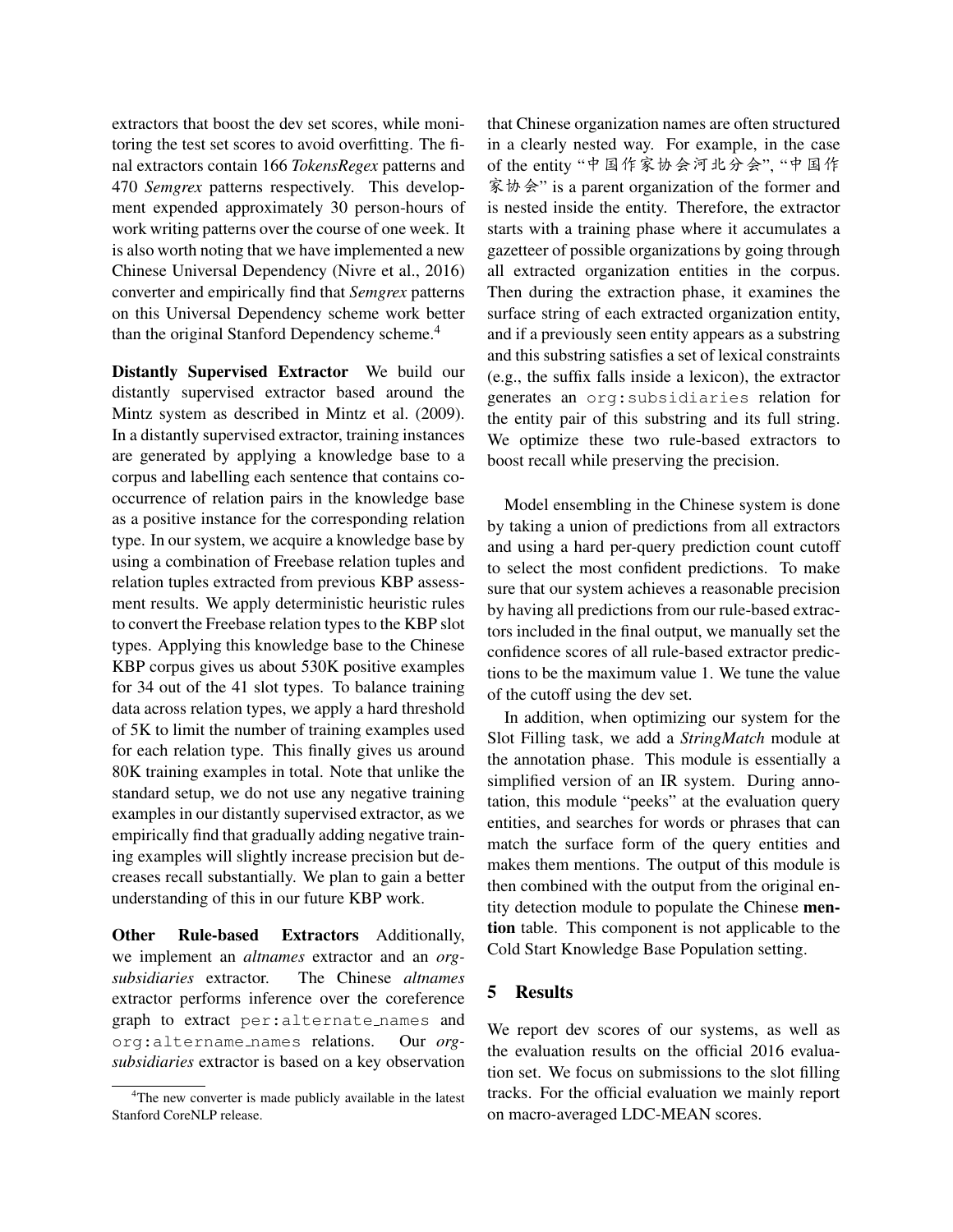## 5.1 Development Scores

A summary of development scores of our English systems is shown in Table 1. We want to highlight that by having an ensembled system that is explicitly trained to optimize system recall, we acquire a system that achieves the highest overall recall and  $F_1$  on the dev set.

A summary of development scores of our Chinese systems is shown in Table 2. Note that the ensembled system has the highest recall, while the highest  $F_1$  is achieved by the pattern-based system. We expect the ensembled system to perform better in a recall-bound environment.

# 5.2 Official Scores

For KBP 2016, Stanford made 5 submissions to the English slot filling track. These submissions were generated by different combinations of extractors and were meant to have different balances between precision and recall. A summary of official scores is shown in Table 3. All scores are reported using the macro-averaged LDC-MEAN calculation. Our submissions were:

**Stanford ENG 1** A model ensemble of all extractors that is expected to have balanced precision and recall on hop-0 queries and medium precision on hop-1 queries.

Stanford ENG<sub>2</sub> A model ensemble that is optimized for medium precision on hop-0 and hop-1 queries.

Stanford ENG<sub>-3</sub> A model ensemble of all extractors that is expected to have high recall.

Stanford ENG<sub>-4</sub> A model ensemble of patterns, altnames and websites that is expected to have high precision.

Stanford ENG<sub>-5</sub> A model ensemble of all extractors that is balanced for both hop-0 and hop-1.

For the Chinese slot filling track, Stanford made 4 submissions. A summary of official scores is shown in Table 4. Again all scores are reported using the macro-averaged LDC-MEAN calculation. These submissions were:

Stanford\_CMN\_1 A high-precision model ensemble of all patterns and rule-based extractors. The *StringMatch* module is applied for higher recall of query entities.

Stanford\_CMN\_2 A model ensemble of all extractors with the *StringMatch* module applied. This is expected to have balanced precision and recall.

Stanford CMN 3 A high-precision model ensemble of all pattern extractors with the *StringMatch* module turned off. This is our most conservative submission.

Stanford CMN<sub>-4</sub> Same as Stanford CMN<sub>-1</sub> except that the *StringMatch* module is turned off.

In addition to the slot filling tracks, Stanford also made 3, 2 and 4 submissions to the English, Chinese and cross-lingual KB tracks respectively. In Table 5 we show our best scoring system for each KB track. The best-performing English system is a high-recall ensemble of all extractors, and the best-performing Chinese system is an ensemble of pattern extractors and a distantly supervised extractor. A combination of a balanced English system and a high-recall Chinese system gives us the best cross-lingual scores.

# 6 Discussion

For both the English slot filling and KB tracks, our highest scoring systems are the high-recall system (Stanford ENG 3) on the macro-averaged LDC-MEAN metric and the balanced precision-recall system (Stanford ENG<sub>-1</sub>, with an F1 score of 18.5) on the micro-averaged LDC-MAX metric. We note that the LDC-MEAN metric equally weights every query, favoring systems that on average do well, even if there are a few queries for which it produces spurious results. By this reasoning, our high-recall system is probably our best system on this highly recall-bound task. We are encouraged to see that in the slot filling track our model ensembling of all extractors did the best amongst our submissions on the LDC-MEAN metric, which it was explicitly trained to maximize.

For the Chinese tracks, on the micro-averaged LDC-MAX metric our highest scoring system is the model ensemble of all rule-based extractors combined the *StringMatch* module (Stanford CMN<sub>-1</sub>,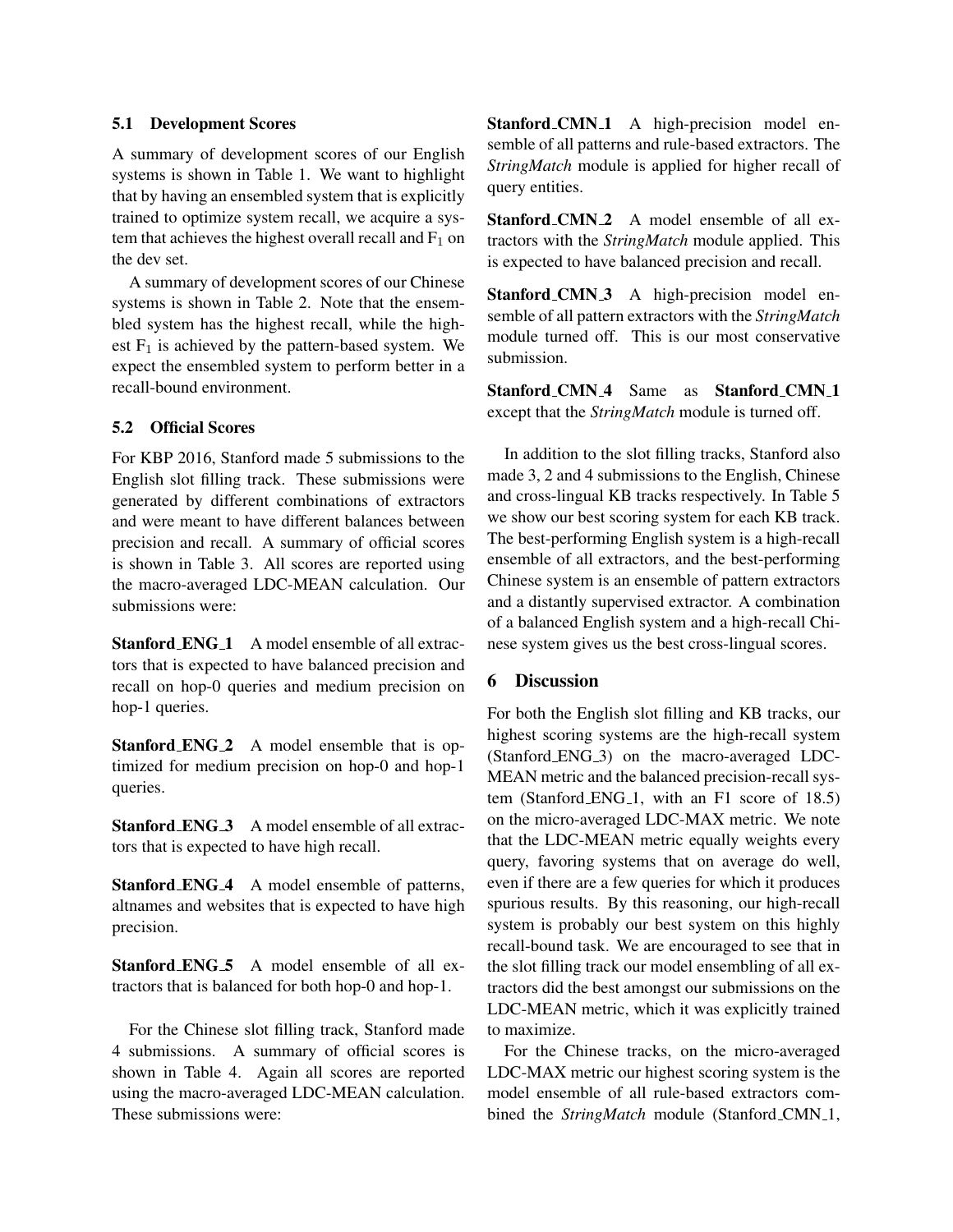|                          |      | $Hop-0$                                                 |                | $Hop-1$                                            | All          |               |  |
|--------------------------|------|---------------------------------------------------------|----------------|----------------------------------------------------|--------------|---------------|--|
| <b>System</b>            |      | $F_1$  <br>$R_{\perp}$                                  | P <sub>2</sub> | $R_{\perp}$<br>$F_1$                               | $\mathbf{P}$ | $R_{\perp}$   |  |
| Rule-based               | 60.9 |                                                         |                | $18.0$   27.8   46.0 6.7   11.7   56.8 12.6   20.6 |              |               |  |
| Self-trained Supervised  | 28.6 | $22.5 + 25.2 + 12.6 + 13.2 + 12.9 + 19.7 + 18.1 + 18.9$ |                |                                                    |              |               |  |
| Neural Network-based     |      | $30.7 \quad 27.7 \quad 29.1$                            |                | 9.0 13.5 10.8 17.0 20.8 19.0                       |              |               |  |
| Ensembling with Recall@K |      |                                                         |                |                                                    | 37.5         | $26.3 + 31.0$ |  |

Table 1: Performance of our English systems on the dev set (constructed from the 2015 slot filling assessment files).

| <b>System</b>                                                                        | $P \t R \t F_1$       |
|--------------------------------------------------------------------------------------|-----------------------|
| Patterns                                                                             | 42.4 $26.3 \div 32.4$ |
| Distantly Supervised                                                                 | 21.8 29.8 25.2        |
| Ensembling (Distantly Supervised + Patterns + Others) $\vert$ 24.0 34.4 $\vert$ 28.3 |                       |

Table 2: Performance of our Chinese systems on the dev set (constructed from the 2014 Regular Slot Filling assessment files). Note that all scores are equivalent to hop-0 scores by definition.

|                                                                                        |  |  |  | $Hop-0$ $Hop-1$                           |  |  | All |  |  |
|----------------------------------------------------------------------------------------|--|--|--|-------------------------------------------|--|--|-----|--|--|
| <b>System</b>                                                                          |  |  |  | $P$ $R$ $F_1$ $P$ $R$ $F_1$ $P$ $R$ $F_1$ |  |  |     |  |  |
| Stanford ENG <sub>-1</sub>   21.0 19.9   18.5   7.4 8.5   7.4   15.7 15.4   14.2       |  |  |  |                                           |  |  |     |  |  |
| Stanford ENG <sub>-2</sub>   26.7 23.1 + 22.8   10.3 11.8 + 10.3   20.3 18.7 + 17.9    |  |  |  |                                           |  |  |     |  |  |
| Stanford ENG <sub>-3</sub>   26.5 30.2   26.0   15.1 19.5   15.9   22.0 26.0   22.0    |  |  |  |                                           |  |  |     |  |  |
| Stanford ENG <sub>-4</sub>   19.9 $16.4$   16.6   6.4 $5.9$   5.9   14.6 $12.3$   12.4 |  |  |  |                                           |  |  |     |  |  |
| Stanford ENG <sub>-5</sub>   21.0   19.9   18.5   3.2   4.4   3.2   14.0   13.8   12.5 |  |  |  |                                           |  |  |     |  |  |

Table 3: Official scores (macro-averaged LDC-MEAN) of Stanford's submissions to the KBP 2016 English slot filling track.

|                                                                                      | $Hop-0$     | $Hop-1$                          | All |  |             |
|--------------------------------------------------------------------------------------|-------------|----------------------------------|-----|--|-------------|
| <b>System</b>                                                                        | $R_{\perp}$ | $F_1$   P R   F <sub>1</sub>   P |     |  | $R_1$ $F_1$ |
| Stanford CMN <sub>-1</sub>   15.3  13.2   13.3   4.6  5.5   4.9   10.5  9.7   9.5    |             |                                  |     |  |             |
| Stanford_CMN_2   16.9 21.6 + 16.2   6.7 10.9 + 7.7   12.3 16.8 + 12.4                |             |                                  |     |  |             |
| Stanford_CMN_3   14.2 11.8   12.1   4.6 $5.5$   4.9   9.9 8.9   8.8                  |             |                                  |     |  |             |
| Stanford_CMN_4   14.6 $12.5 \cdot 12.6$   4.6 $5.5 \cdot 4.9$   10.1 $9.3 \cdot 9.1$ |             |                                  |     |  |             |

Table 4: Official scores (macro-averaged LDC-MEAN) of Stanford's submissions to the KBP 2016 Chinese slot filling track.

|                                                         | $Hop-0$ |                                                         |       | $Hop-1$      |  |                   | All  |   |                 |
|---------------------------------------------------------|---------|---------------------------------------------------------|-------|--------------|--|-------------------|------|---|-----------------|
| <b>Track</b>                                            | P.      | R                                                       | $F_1$ | $\mathbf{P}$ |  | $R \mid F_1 \mid$ |      | R |                 |
| English                                                 | 25.4    | $30.2 + 25.2 + 17.1 + 19.2 + 17.0 + 22.1 + 25.9 + 22.0$ |       |              |  |                   |      |   |                 |
| Chinese                                                 |         | 13.3 22.2 14.5 12.1 18.2 13.7 12.7 20.4 14.2            |       |              |  |                   |      |   |                 |
| Cross-lingual   12.9    16.2   13.0   8.9    11.5   9.3 |         |                                                         |       |              |  |                   | 10.9 |   | $13.9 \pm 11.2$ |

Table 5: Official scores (micro-averaged LDC-MEAN) of Stanford's submissions to the KBP 2016 KB tracks.

with an F1 score of 16.1). We find that this system achieved the highest hop-0 and hop-1 precision among all slot filling systems, while preserving a medium recall. Additionally, compared to the same system without the *StringMatch* module (Stanford CMN<sub>-4</sub>, with an F1 score of 15.1), this simple trick gives us about 1 F1 boost, by improving the hop-0 recall of the system. On the macro-averaged LDC-MEAN metric, our highest scoring slot filling system is the model ensemble of all rule-based extractors and the distantly supervised extractor (Stanford CMN<sub>-2</sub>). This consolidates our belief that in a recall-bound environment, the system benefits by having a high-recall extractor (i.e., the distantly su